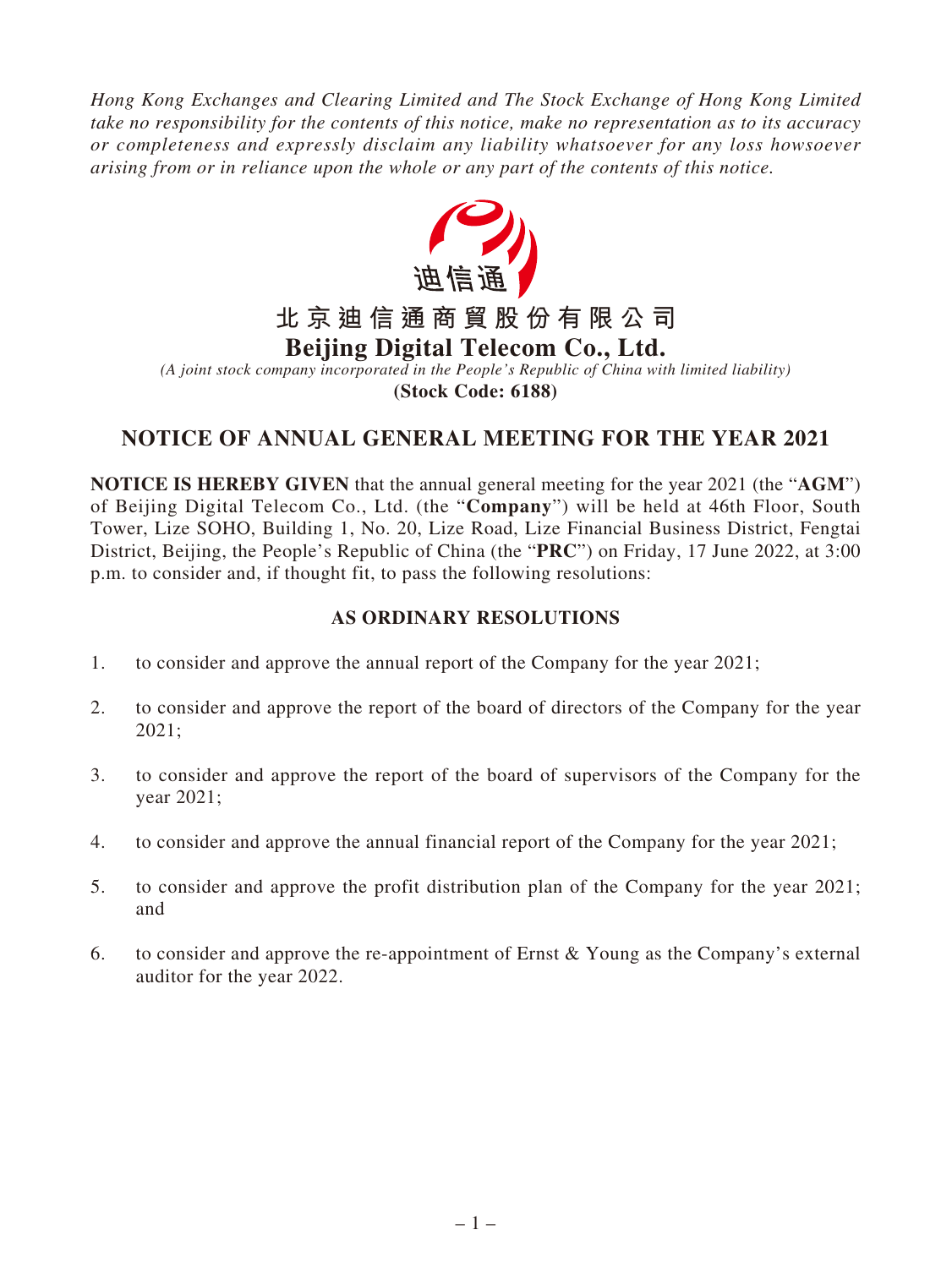## **AS SPECIAL RESOLUTIONS**

## 1. "**That:**

- i. Subject to the conditions set out below, the board of directors of the Company be hereby granted an unconditional and general mandate during the Relevant Period (as defined below) to separately or concurrently allot, issue and deal with additional domestic shares and overseas-listed foreign shares ("**H shares**") of the Company (including securities convertible into domestic shares and/or H shares of the Company) and to make or grant offers, agreements or options in respect of the above:
	- a. such mandate shall not extend beyond the Relevant Period (as defined below), other than in the case of the making or granting of offers, agreements or options by the board of directors of the Company during the Relevant Period which might require the performance or exercise of such powers after the close of the Relevant Period;
	- b. the aggregate number of domestic shares and H shares authorised to be allotted and issued or agreed conditionally or unconditionally to be allotted and issued (whether pursuant to an option or otherwise) by the board of directors of the Company, otherwise than pursuant to (i) a Rights Issue (as defined below) or (ii) any option scheme or similar arrangement from time to time being adopted for the grant or issue to directors, supervisors, senior management and/or employees of the Company and/or any of its subsidiaries of shares or rights to acquire shares of the Company approved by the board of directors of the Company, shall not exceed 20% of the aggregate number of each of the domestic shares and H shares of the Company in issue as at the date on which this resolution is passed at the general meeting; and
	- c. the board of directors of the Company will only exercise the above authority in compliance with the Company Law of the People's Republic of China (as amended from time to time) and the Rules Governing the Listing of Securities on The Stock Exchange of Hong Kong Limited (as amended from time to time) and with the necessary approvals of the China Securities Regulatory Commission and/or other relevant PRC government authorities;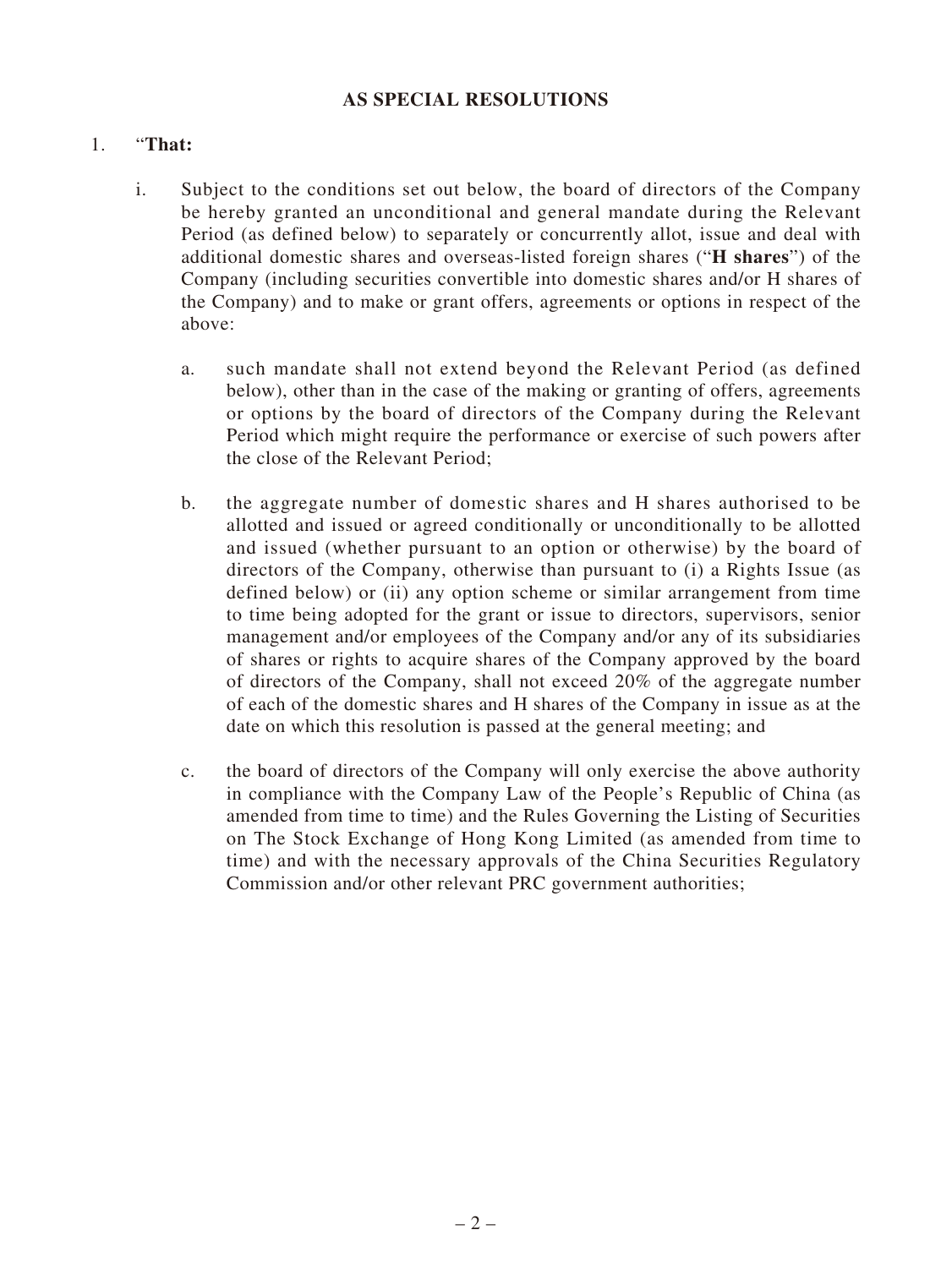ii. For the purpose of this resolution:

"Relevant Period" means the period from the date of the passing of this resolution at the general meeting until the earliest of:

- a. the conclusion of the next annual general meeting of the Company following the passing of this resolution;
- b. the expiration of a 12-month period following the passing of this resolution; or
- c. the revocation or variation of the authority given to the board of directors of the Company under this resolution by the passing of a special resolution of the Company at a general meeting; and

"Rights Issue" means an offer to all shareholders of the Company (except any shareholders to which the making of such offers by the Company is not permitted under the laws of the jurisdictions where they reside) and, as appropriate, holders of other equity securities of the Company who are qualified for such offers, for the allotment and issue of shares or other securities in the Company which will or might require the allotment and issue of shares in proportion to their existing holdings of such shares or other equity securities (subject to the exclusion of fractional entitlements);

- iii. Where the board of directors of the Company resolves to issue shares (including securities convertible into domestic shares and/or H shares of the Company) pursuant to paragraph (i) of this resolution, the board of directors of the Company be hereby authorised to approve and execute all documents and agreements and do all things or to procure the execution of such documents and agreements and the doing of such things necessary in their opinion for the issue (including but not limited to determining the time and place for issue, class and number of new shares to be issued, the pricing method and/or issue prices (including price ranges) of the shares, submitting all necessary applications to relevant authorities, entering into underwriting agreements (or any other agreements), determining the use of proceeds, and fulfilling filing and registration requirements of the Mainland China, Hong Kong and other relevant authorities, including but not limited to registration with relevant PRC authorities of the increase in registered share capital as a result of the issue of shares pursuant to paragraph (i) of this resolution); and
- iv. The board of directors of the Company be hereby authorised to amend the Articles of Association of the Company as they deem necessary to increase the registered share capital of the Company and to reflect the new capital structure of the Company following the allotment and issue of shares of the Company contemplated in paragraph (i) of this resolution."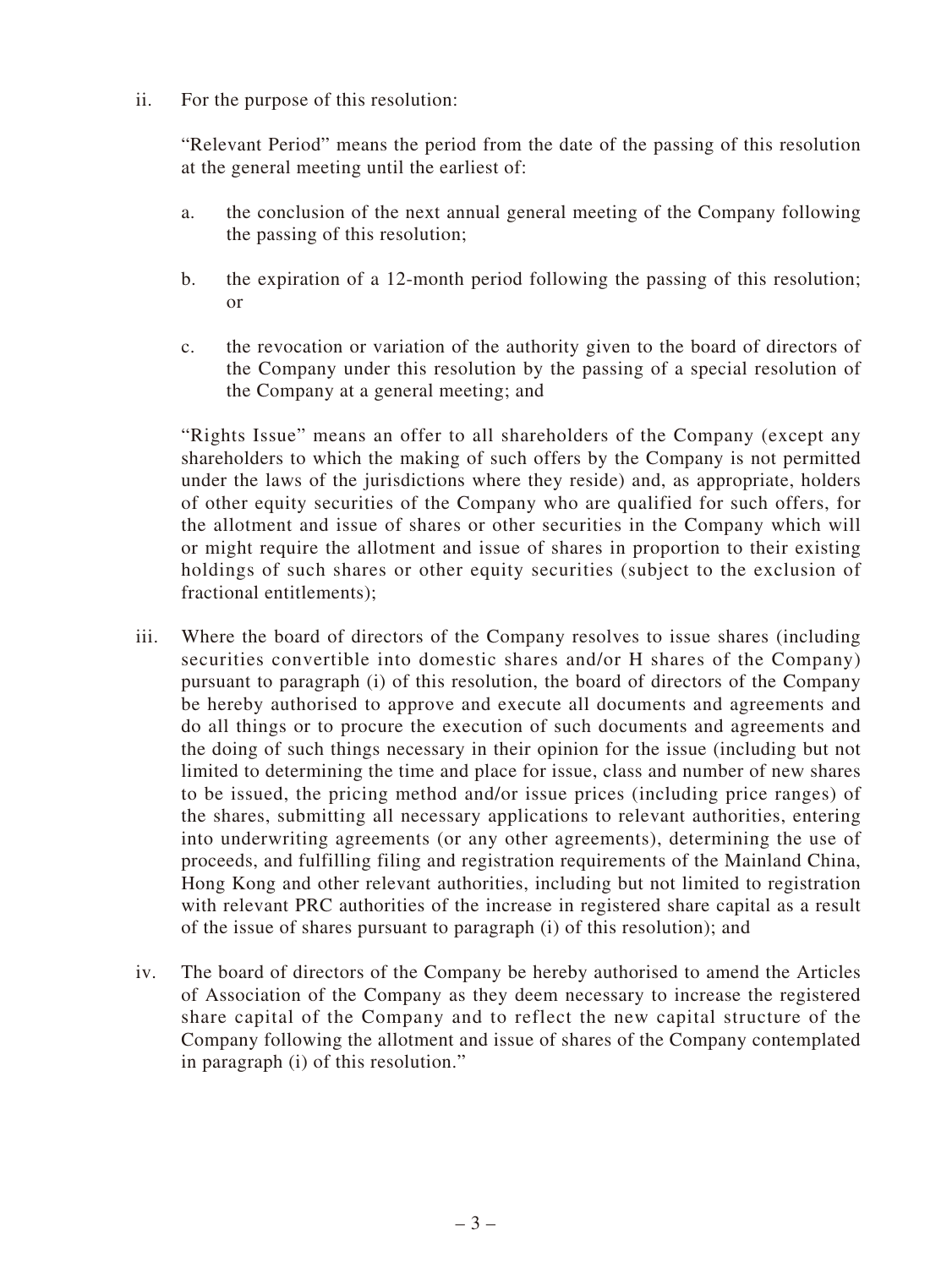## 2. "**That:**

the proposed amendments to the Articles of Association (the "**Articles of Association**") of the Company (the "**Proposed Amendments**") (details of which are set out in the announcement of the Company dated 29 April 2022 and the circular of the Company to be despatched to the shareholders of the Company in relation to, among other things, the AGM and the Proposed Amendments) be and are approved and the amended and restated Articles of Association (the "**Amended and Restated Articles of Association**") in the form of the document marked "A" and produced to the AGM (for the purpose of identification initialed by the chairwoman of the AGM) which consolidates all the Proposed Amendments, be and are hereby approved and adopted as the Amended and Restated Articles of Association with immediate effect after the close of the AGM in substitution for and to the exclusion of the existing Articles of Association, and any one director of the Company be and is hereby authorised to do all such acts and things and execute all such documents and make all such arrangement as he/she shall, in his absolute discretion, deem necessary or expedient to give effect to the foregoing."

> By order of the board of directors **Beijing Digital Telecom Co., Ltd. XU Jili** *Chairwoman*

Beijing, the PRC 29 April 2022

*Notes:*

- 1. Holders of the Company's H shares ("**H Shares**") and domestic shares ("**Domestic Shares**") whose names appear on the register of members of the Company on Friday, 17 June 2022 are entitled to attend and vote at the AGM. The register of members of the Company will be closed from Wednesday, 18 May 2022 to Friday, 17 June 2022 (both days inclusive), during which time no transfer of H Shares will be effected. In order to be eligible to attend and vote at the AGM, any holders of H Shares whose transfers have not been registered must deposit the transfer documents together with the relevant share certificates at the H Share registrar of the Company, Computershare Hong Kong Investor Services Limited at Shops 1712–1716, 17th Floor, Hopewell Centre, 183 Queen's Road East, Wanchai, Hong Kong, not later than 4:30 p.m. on Tuesday, 17 May 2022.
- 2. Any shareholder of the Company entitled to attend and vote at the AGM is entitled to appoint one or more proxies to attend and vote at the meeting on his behalf. A proxy needs not be a shareholder of the Company.
- 3. A proxy shall be appointed by an instrument in writing (including the proxy form). Such instrument shall be signed by the appointer or his attorney duly authorised in writing. If the appointer is a legal person, then the instrument shall be signed under a legal person's seal or signed by its director or an attorney duly authorised in writing. The instrument appointing the proxy shall be deposited at the Company's H Share registrar, Computershare Hong Kong Investor Services Limited, at 17M Floor, Hopewell Centre, 183 Queen's Road East, Wanchai, Hong Kong for holders of H Shares; or at the registered office of the Company for holders of Domestic Shares not less than 24 hours before the time appointed for the holding of the AGM (i.e. before 3:00 p.m. on Thursday, 16 June 2022) or any adjournment thereof (as the case may be). If the instrument appointing the proxy is signed by a person authorised by the appointer, the power of attorney or other document of authority under which the instrument is signed shall be notarised. The notarised power of attorney or other document of authority shall be deposited together and at the same time with the instrument appointing the proxy at the Company's H Share registrar or the registered office of the Company (as may be applicable).